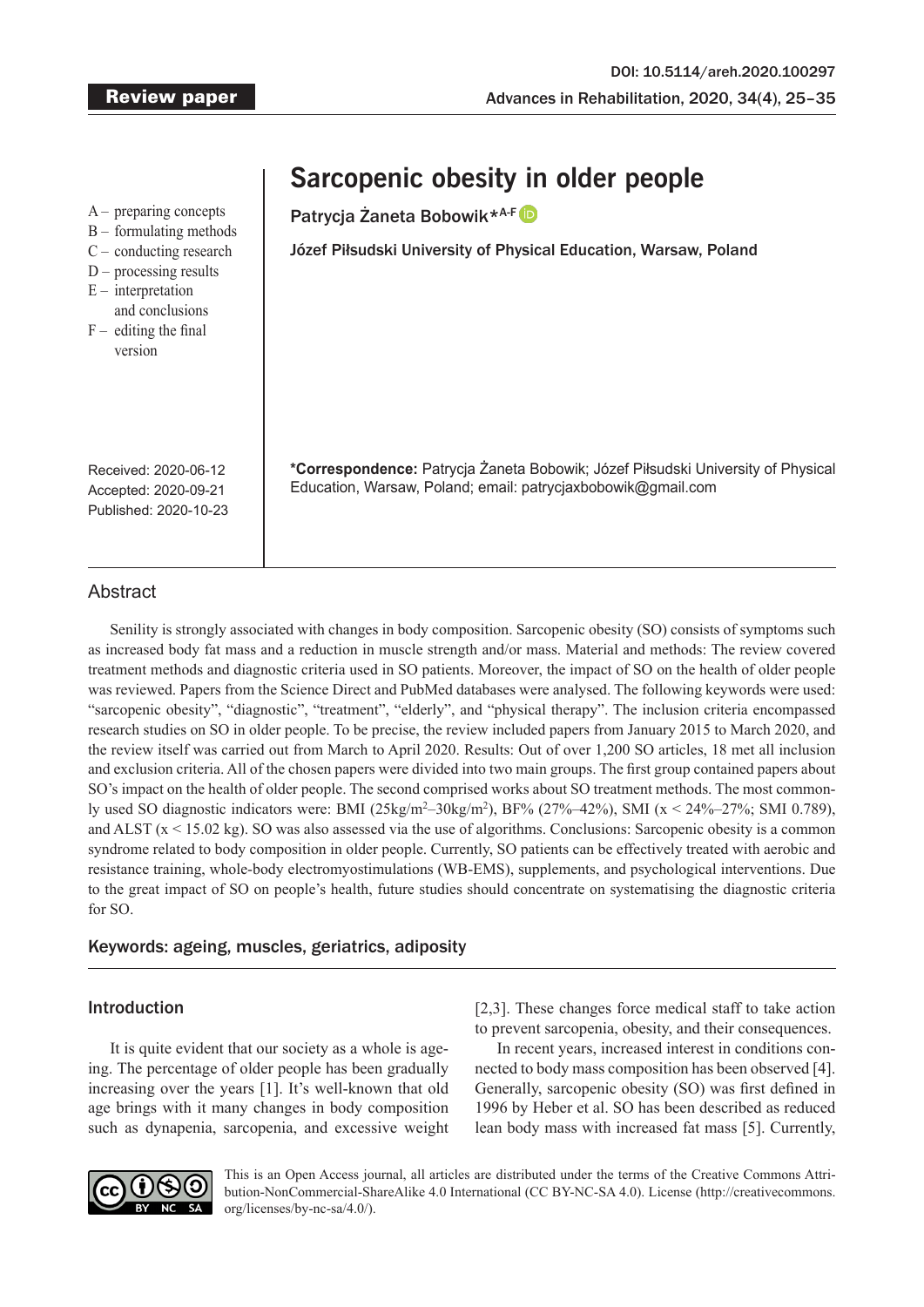there is no SO definition agreed upon by the majority of authors. Presented SO definitions usually focus on the high level of fat tissue with low muscle strength or mass [6,7].

Sarcopenia and obesity co-occurring constitute the definition of sarcopenic obesity. In 2018, The European Working Group on Sarcopenia (EWGSOP2) defined sarcopenia as an age-related decline in muscle strength, muscle mass, and physical performance [8–10]. In addition, obesity is a condition characterised by increased adiposity (fat tissue) [4]. Statistics show that more than three hundred million people around the world are obese [11]. The results of many papers present a dependence between obesity, muscle mass and strength, though the authors do not strictly relate the analysed parameters to the SO definition [12].

Interest in sarcopenic obesity among medical professionals is growing. Some authors believe that disability is more common in SO individuals [4,13]. From this it follows that sarcopenic obesity affects health, especially in older people. Unfortunately, the definition of SO is limited by the lack of any standardised diagnostic criteria [14]. The purpose of this study was to review the treatment methods applied when presented with sarcopenic obesity. Which indicators were most commonly used to define SO? Additionally, SO's impact on the state of health of older people was analysed.

### Material and methods

The review covered various treatment methods and diagnostic criteria used in SO patients. Additionally, the impact of SO on the health of older people was reviewed. Articles from the Science Direct and PubMed databases were analysed. Moreover, the review included papers from January 2015 to March 2020, and the review itself was carried out from March to April 2020.

It included works that met the following criteria:

- The article covered SO in older people only.
- The article detailed various aspects relating to the diagnostics, treatment or the effects of SO.
- The papers had to be of a research nature, not reviews.
- The article contained results from January 2015 to March 2020.

The exclusion criteria were:

- Papers of a review nature.
- If the aim of the study, or the results, covered changes in body mass composition similar to SO, but did not directly use the term "sarcopenic obesity".
- If the article turned out to be a research project that had just been started. Despite the material and rese-

arch methodology, there were no results as yet and the conclusions were only assumptions.

- If the article was a pilot study, which was later published with expanded results.
- If the article was repeated in both databases.

After entering the keyword "sarcopenic obesity", 1,672 articles from Science Direct and over 684 from PubMed were obtained. After adding: "diagnostic", "treatment", "elderly", and "physical therapy" with the operator 'OR', the number of papers was narrowed to just over 200. The appropriate inclusion and exclusion criteria were introduced, leaving 70 articles. After a detailed analysis of abstracts, only 18 papers met all the requirements needed to objectively present the above topic. All the analysed publications were of a research nature and detailed SO's impact on the health of older people. They also encompassed various methods for intervening in sarcopenic obesity. To make the topic of sarcopenic obesity clearer, the articles were divided into two basic groups. The first group contained 6 papers about the impact of SO on the state of health of older people in order to justify taking up this topic. The second group contained 12 articles about various SO therapies that can be implemented in the treatment of SO. More information about the review process can be found in figure 1.

### **Results**

In the first group, the six articles were analysed according to: the purpose of the study, diagnostic criteria, the characteristics of patients, and SO's impact on the health of older people. This group contained articles about SO's impact on: the risk of falling, the level of physical activity and performance, the health of patients from a bariatric centre, respiratory diseases, individuals with end-stage knee osteoarthritis, and patients undergoing cardiovascular surgery. These results can be found in Table 1.

The second group of articles was made up of twelve publications regarding the impact of SO on health in various fields of medicine. These articles were analysed according to such things as: the purpose of the study, diagnostic criteria, the characteristics of the patients, and the results of various therapies used to treat SO. This group was further divided into three subgroups. The first subgroup, focusing on exercise intervention, comprised: two articles about resistance exercise and aerobic training, two about elastic band resistance training, and two about progressive resistance training. These results can be found in Table 2.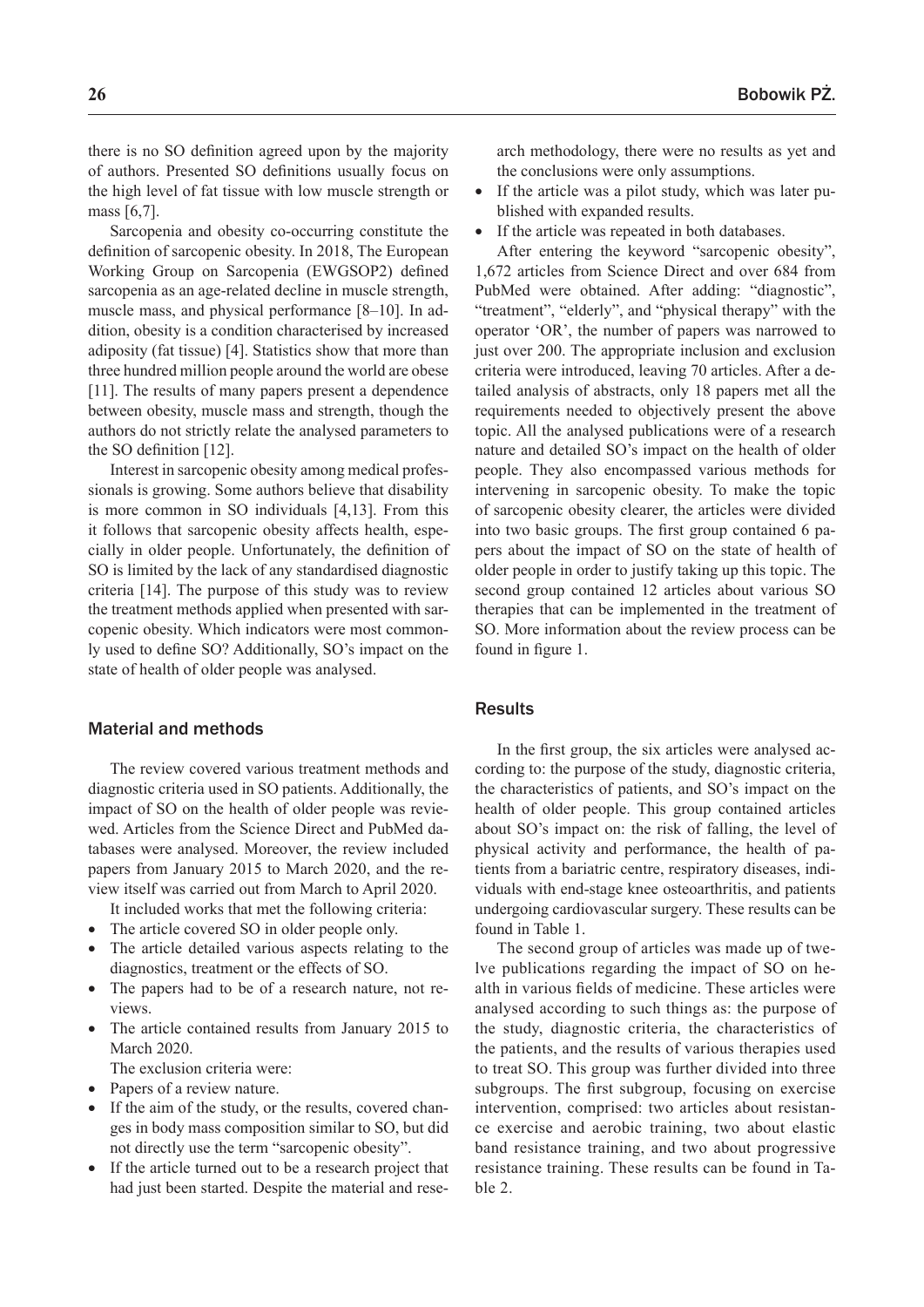

**Fig. 1.** Flowchart of the literature review process

|  | Tab. 1. Sarcopenic obesity's impact on health in older people |  |  |  |  |  |
|--|---------------------------------------------------------------|--|--|--|--|--|
|--|---------------------------------------------------------------|--|--|--|--|--|

| Authors                    | The aim of the study was                                                                                                                                                                                                                                                                           | Results                                                                                                                                                                                                                                                                                                                           |
|----------------------------|----------------------------------------------------------------------------------------------------------------------------------------------------------------------------------------------------------------------------------------------------------------------------------------------------|-----------------------------------------------------------------------------------------------------------------------------------------------------------------------------------------------------------------------------------------------------------------------------------------------------------------------------------|
| Follis et al.<br>2018 [15] | to examine associations between sarcopenia,<br>obesity, SO and falls in healthy postmenopausal<br>women.<br>SO criteria:<br>the lowest 20th percentile of ALM<br>$BF\% > 42\%$                                                                                                                     | SO is associated with greater FR in the younger women<br>$((RR) = 1.35, 95\% (CI) = 1.17 - 1.56)$ than older<br>$\uparrow$ FR is in Hispanic (RR = 2.40, 95% CI = 1.56–3.67) and<br>non-Hispanic white (RR = 1.24, 95% CI = 1.11–1.39)<br>women with SO.<br>$\uparrow$ BF% and $\downarrow$ level of physical activity in Fallers |
| Pajek et al.<br>2018 [16]  | to quantify deficits in physical abilities, exam and<br>analyse associations of LM and FM content with<br>test results.<br>SO criteria:<br>lean tissue index in the lower tertile $x < 12.2$ kg/m <sup>2</sup><br>fat tissue index in the highest tertile $x > 13.9$ kg/m <sup>2</sup>             | ↑ BMI, age, and fat tissue index in SO/SOV individuals<br>(P < 0.001)<br>$\downarrow$ lean tissue index in SO/SOV individuals (P < 0.001)<br>$\downarrow$ HGS (P = 0.07) and physical performance in SO/SOV<br>individuals<br>$\uparrow$ deficits in lower extremity tests is SO/SOV individuals                                  |
| Xiao et al.<br>2018 [17]   | to investigate the SO association with health<br>outcomes in individuals seeking weight loss<br>treatment in a bariatric centre.<br>SO criteria:<br>FMI/FFMI ratio > 95 percentile of sex,<br>BMI > 30 kg/m <sup>2</sup><br>$FMI - fat mass/height2$<br>$FFMI - fat$ free mass/height <sup>2</sup> | ↑ BF%, BMI, FMI/FFMI ratio FMI, and WC in SO<br>compared to non – SO ( $P < 0.001$ )<br>↑ risk of high cholesterol, asthma, hernia, alcoholism in<br>SO patients ( $p < 0.05$ )                                                                                                                                                   |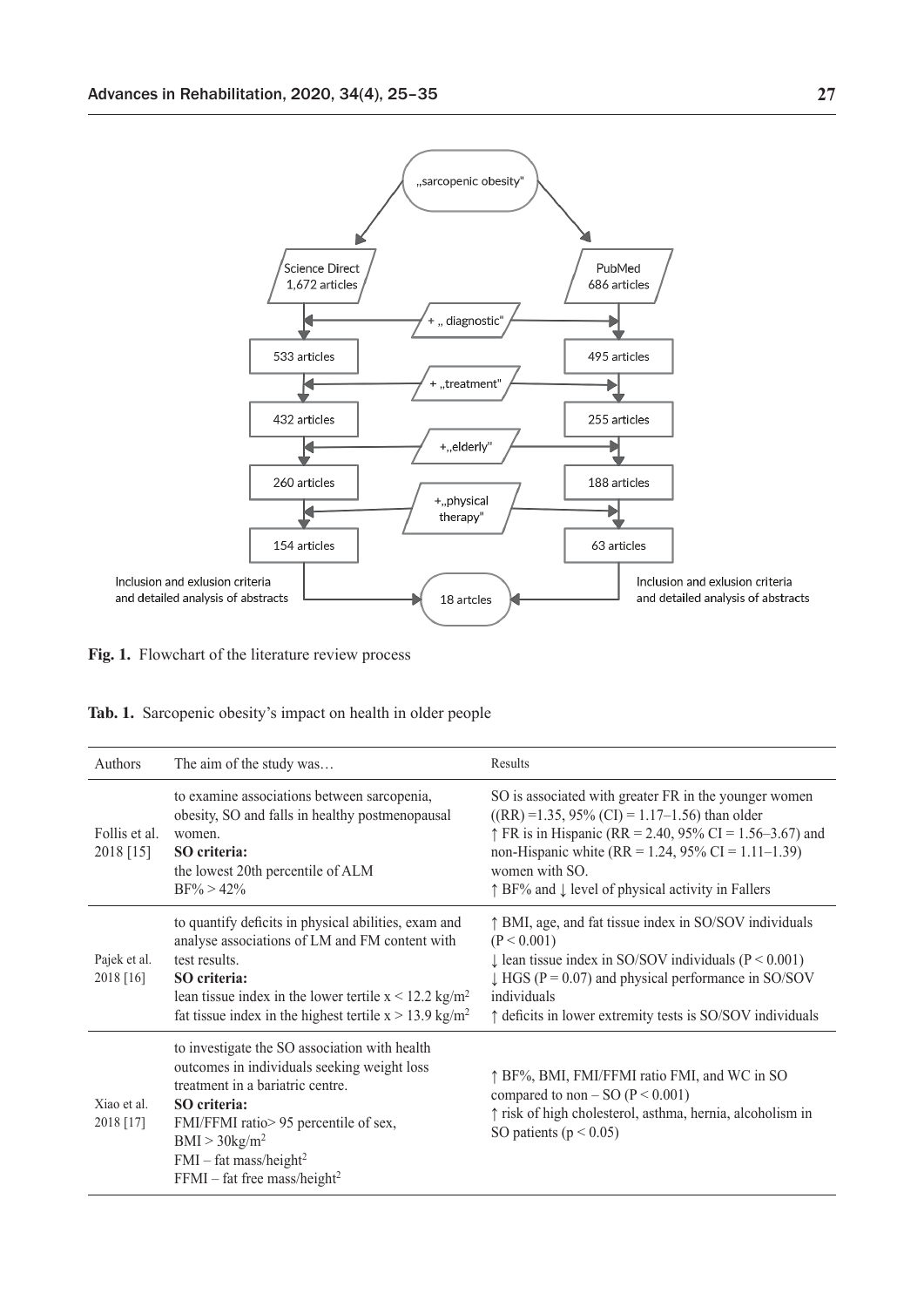| Authors                                 | The aim of the study was                                                                                                                                                                                                                                                                                                                                                                                                 | Results                                                                                                                                                                                                                                                                                                                                                                                             |
|-----------------------------------------|--------------------------------------------------------------------------------------------------------------------------------------------------------------------------------------------------------------------------------------------------------------------------------------------------------------------------------------------------------------------------------------------------------------------------|-----------------------------------------------------------------------------------------------------------------------------------------------------------------------------------------------------------------------------------------------------------------------------------------------------------------------------------------------------------------------------------------------------|
| Petermann-<br>Rocha et al.<br>2020 [18] | to examine the association of SO, O, and S with<br>incidence of respiratory disease and mortality.<br>SO criteria:<br>Female:<br>$HGS < 20$ kg; SMI < 6.42 kg/m <sup>2</sup><br>One of the obesity criteria:<br>$BMI > 30$ kg/m <sup>2</sup> , WC > 88cm<br>$BF\% > 38.6\%$<br>Male:<br>$HGS < 30$ kg; SMI $< 8.87$ kgm2<br>One of the obesity criteria:<br>$BMI > 30$ kg/m <sup>2</sup> , WC > 102cm<br>$BF\% > 26.9\%$ | ↑ risk of respiratory disease incidence in SO patients<br>(HR: 1.51 [95% CI: 1.30; 1.77])<br>No associations between SO and respiratory<br>mortality (HR: 1.12 [95% CI: 0.76; 1.63]).<br>↑ sedentary behaviour in SO patients<br>↓ levels of HGS in S (19.3 ± 6.6) and SO (22.1 ± 9.0)<br>patients<br>$\downarrow$ levels of physical activity S (9.2 $\pm$ 2.5) and SO<br>$(7.4 \pm 2.1)$ patients |
| Godziuk et al.<br>2020 [7]              | to examine the prevalence of SO in adults with<br>end-stage knee osteoarthritis (OA).<br>SO criteria:<br>BMI > 30kg/m2<br>Female:<br>ASM/height <sup>2</sup> < $5.45$ kg/m <sup>2</sup><br>$\text{ASM/weight}$ < 19.43%<br>ASM/BMI < 0.512kg<br>Male:<br>ASM/height <sup>2</sup> , $x < 7.26$ kg<br>$\text{ASM/weight} \leq 25.72\%$<br>$\text{ASM/BMI} \leq 0.789 \text{ kg/m}^2$                                       | ↓ walking speed, endurance, MS, and self-care<br>activities reported by patients<br>↓ walking speed, climbing stairs<br>↑ age in SO group (mean difference of 5.5 years,<br>95% CI 1.0-9.9)<br>Prevalence of SO depends on diagnostic criteria.                                                                                                                                                     |
| Yamashita et al.<br>2020 [19]           | to examine whether SO identified by preoperative<br>computed tomography is an useful predicting tool<br>of postoperative mortality in individuals with<br>cardiovascular surgery.<br>SO criteria:<br>VAT > $103.0$ cm <sup>2</sup> for males<br>VAT > $69.0 \text{ cm}^2$ for females<br>$MA - below median$                                                                                                             | ↓ HGS, quadriceps strength, gait speed, and 6MV<br>compared with the CG ( $p < 0.05$ )<br>$\uparrow$ risk of mortality (EuroSCORE) (CI = 1.25–7.40)<br>and all-cause mortality in individuals undergoing<br>cardiovascular surgery                                                                                                                                                                  |

ALM – appendicular lean mass; ASMM/ASM – Appendicular Skeletal Muscle Mass; BF% – body fat percentage; BMI – Body Mass Index; FBM – Fat Body Mass; FFM – Fat Free Mass; FM – fat mass; FR – falls risk; HGS – handgrip strength; LM – lean mass; MA – psoas muscle attenuation; MS – muscle strength; non-SO – non-sarcopenic obese; O – obese individuals; S – sarcopenic individuals; SMI – Skeletal Muscle Mass Index; SO – sarcopenic obesity; SOV – sarcopenic overweight; TBF – total body fat; VAT – visceral adipose tissue; WC – waist circumference;  $\uparrow$  – improvement;  $\downarrow$  – deterioration.

The second subgroup consisted of articles concerning dietary interventions. It contained: two articles about exercise and nutrition (tea, protein), one paper about nutrition and diet only, and one about psychological impact on individuals living with sarcopenic obesity. The results of the above analyses are presented in Table 3.

The last subgroup included papers which used whole body electromyostimulation therapy in patients with SO. It contained three papers about the effect of wholebody electromyostimulation and protein nutrition. These results can be found in Table 4.

In all of the above papers, obesity was assessed based on the following indicators: BMI  $(25-30\text{kg/m}^2)$ , BF%  $(27\%-42\%)$  VAT (x >103.0cm<sup>2</sup> male, x > 69.0cm<sup>2</sup> female), WC ( $x > 88$ cm female,  $x > 103$  male), a fat tissue index in the highest tertile  $(x > 13.9 \text{ kg/m}^2)$ , and appendicular FFM as a sum of upper and lower limb FFM.

Sarcopenia was assessed based on the following indicators: SMI ( $x < 24-27\%$ ; SMI  $\lt 5.67\$ kg $-8.87\$ kg $/m^2$ ;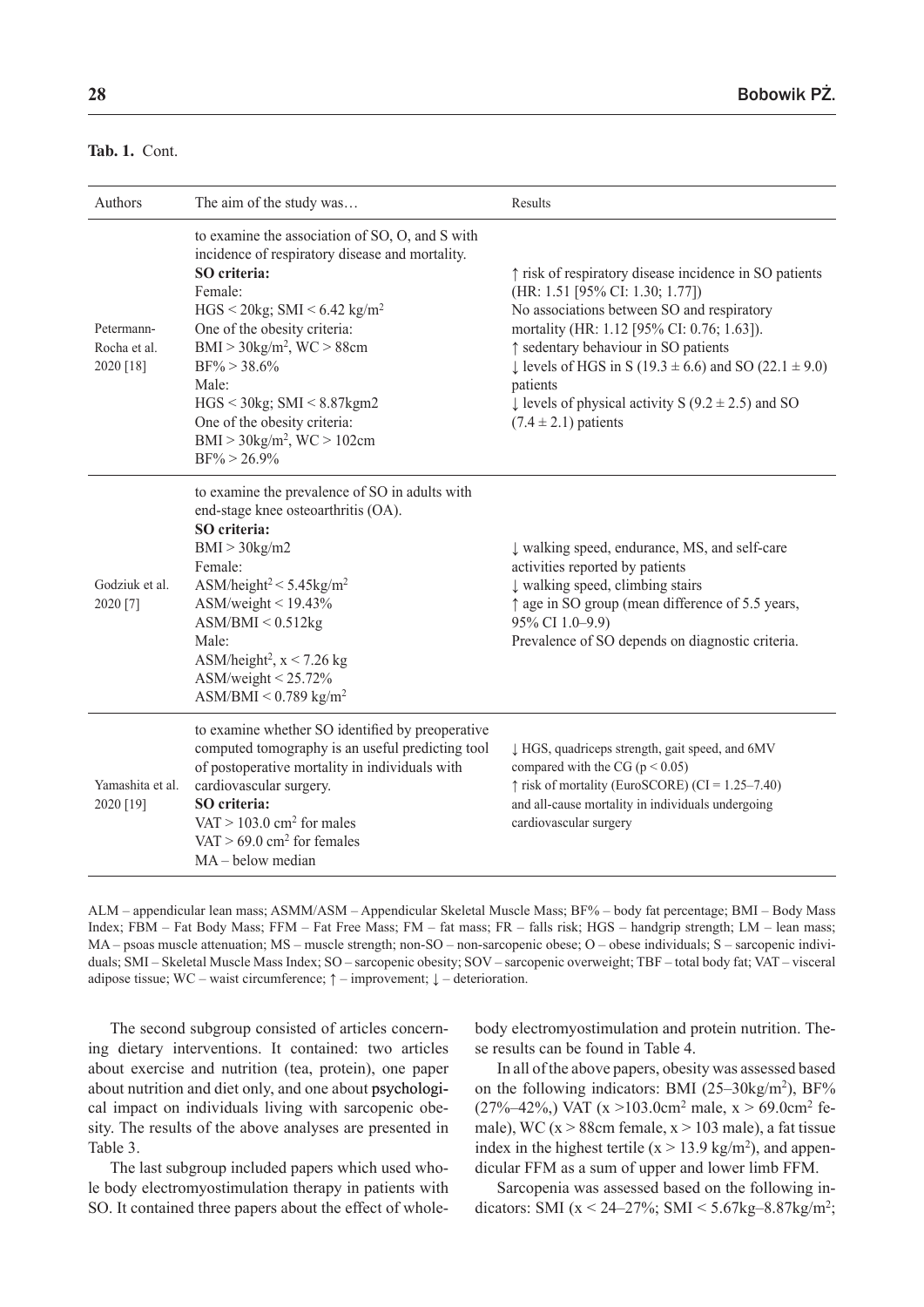| Authors                                  | The aim of the study was                                                                                                                                                                                                                       | Material<br>characteristics                                                        | Results after interventions                                                                                                                                                                                                                                                                                                                                                                                                                                                         |
|------------------------------------------|------------------------------------------------------------------------------------------------------------------------------------------------------------------------------------------------------------------------------------------------|------------------------------------------------------------------------------------|-------------------------------------------------------------------------------------------------------------------------------------------------------------------------------------------------------------------------------------------------------------------------------------------------------------------------------------------------------------------------------------------------------------------------------------------------------------------------------------|
| Huang et al.<br>2017 [20]                | to investigate body composition<br>changes after 12-week elastic<br>band RT in people with SO.<br>SO criteria:<br>$SMI < 27.6\%$<br>$BF\% > 30\%$                                                                                              | Female<br>$SG = 18$<br>$CG = 17$<br>age: 60-90<br>lesson about SO                  | In $SG:$<br>$\downarrow$ TBF (P = 0.035) and BF% (P = 0.02)<br>$\uparrow$ BMD (P = 0.026)<br>$\uparrow$ T-score (P = 0.028) and Z-score (P = 0.021)<br>CG had a 40-min Differences between SG and CG:<br>$\downarrow$ BF% (P = 0.011) and TBF (P = 0.023)                                                                                                                                                                                                                           |
| Dieli-Con-<br>wright et al.<br>2018 [21] | to examine the clinical efficacy<br>of 16-week exercise intervention<br>on metabolic syndrome in breast<br>cancer posttreatment survivors<br>with SO.<br>SO criteria:<br>$\text{ASMM}$ < 5.45kg/m <sup>2</sup><br>BMI > 30.0 kg/m <sup>2</sup> | Female<br>$SG = 50$<br>age: $52.8 \pm 10.6$<br>$CG = 50$<br>age: $53.6 \pm 10.1$   | ↓ BMI body weight, all fat indicators, and SO biomarkers<br>in the SG compared with baseline $(P < 0.01)$ and the CG<br>(P < 0.01)<br>$\uparrow$ LBM, ASMM in the SG compared with baseline (P < 0.01)<br>and the CG ( $P < 0.01$ )<br>$\downarrow$ all metabolic syndrome variables (P < 0.001)<br>$\uparrow$ insulin, HOMA-IR, leptin, and IL-8 (P < 0.01) in the CG                                                                                                              |
| Liao et al.<br>2017 [22]                 | to investigate the effects of 12-week<br>elastic RT in individuals with SO.<br>SO criteria:<br>$SMI < 7.15$ kg/m <sup>2</sup><br>$BF\% > 30\%$                                                                                                 | Female<br>$SG = 25$<br>age: $66.39 \pm 4.49$<br>$CG = 21$<br>age: $68.42 \pm 5.86$ | $\uparrow$ FFM (P < 0.05) and leg LM (P < 0.001) in the SG,<br>$\downarrow$ TBF (P < 0.01) and BF% (P < 0.001) in the SG<br>Differences between the SG and the CG:<br>$\uparrow$ gait speed (P < 0.01)<br>$\uparrow$ TUG, TCR, SLS (P < 0.001)<br>Significant correlation between leg LM and TUG ( $r = -0.37$ ),<br>TCR ( $r = 0.42$ ), gait speed ( $r = 0.36$ ), MQ of the upper<br>$(r = 0.48)$ , and MQ of lower extremity $(r = 0.45)$<br>↓ patients satisfying SO's criteria |
| Park et al.<br>2017 [23]                 | to examine the effects of a 24-week<br>aerobic and RT on carotid parameters<br>in patients with SO.<br>SO criteria:<br>$BMI \geq 25.0$ kg/m <sup>2</sup> ;<br>$ASM/weight > 25.1\%$                                                            | Female<br>$SG = 25$<br>$CG = 25$<br>$age:74.1 \pm 6.1$                             | In the SG:<br>$\uparrow$ CIMT (p < 0.01)<br>$\downarrow$ carotid artery intima-media thickness (p < 0.01)<br>$\uparrow$ wall shear rate ( $p < 0.05$ ) and peak systolic flow velocity<br>$(p < 0.01)$ , diastolic flow velocity $(p < 0.001)$ .                                                                                                                                                                                                                                    |
| Gadelha et al.<br>2016 [24]              | to identify the effects of RT<br>on SO in older people.<br>SO criteria:<br>BMI $\geq$ 30 kg/m <sup>2</sup><br>appendicular FFM - FFM<br>of lower and upper limbs;                                                                              | Female<br>$SG = 69$<br>age: $67.0 \pm 5.2$<br>$CG = 64$                            | $\uparrow$ FFM, AFFM and Peak Torque (P < 0.01)<br>↑ muscle strength (assessed with isokinetic dynamometer)<br>(P < 0.01)                                                                                                                                                                                                                                                                                                                                                           |

**Tab. 2.** Exercise interventions' effects in sarcopenic obesity patients

AFFM – Appendicular Fat Free Mass; ALM – appendicular lean mass; ALST – appendicular lean soft tissue; ASM/ASMM – appendicular skeletal muscle mass; BF% – body fat percentage; BMD – bone mineral density; BMI – body mass index; CG – control group; CIMT – carotid artery intima-media thickness; FBM – fat body mass; FFM – fat free mass; LBM – lean body mass; MQ – muscle quality (ratio of muscular strength to muscle mass); RT – resistance training; SG – study group; SMI – skeletal muscle mass index (total skeletal muscle mass/total body mass); SO – Sarcopenic obesity; TBF – total body fat; TCR – timed chair rise; TUG – Timed up and Go test; WHR – waist-hip ratio;  $\uparrow$  – improvement,  $\downarrow$  – deterioration.

SMI > 0.789), ALST ( $x$  < 15.02 kg), LBM (as <90% of the subject's ideal fat free mass), ALM (the lowest 20th percentile), and lean tissue index (in the lower tertile,  $x < 12.2$  kg/m<sup>2</sup>)

In addition, sarcopenia was assessed according to the following algorithms: ASM/height2 ( $x < 5.45$  kg/m<sup>2</sup> female;  $x < 7.26$  kg male), ASM/weight  $(x < 19.43\%)$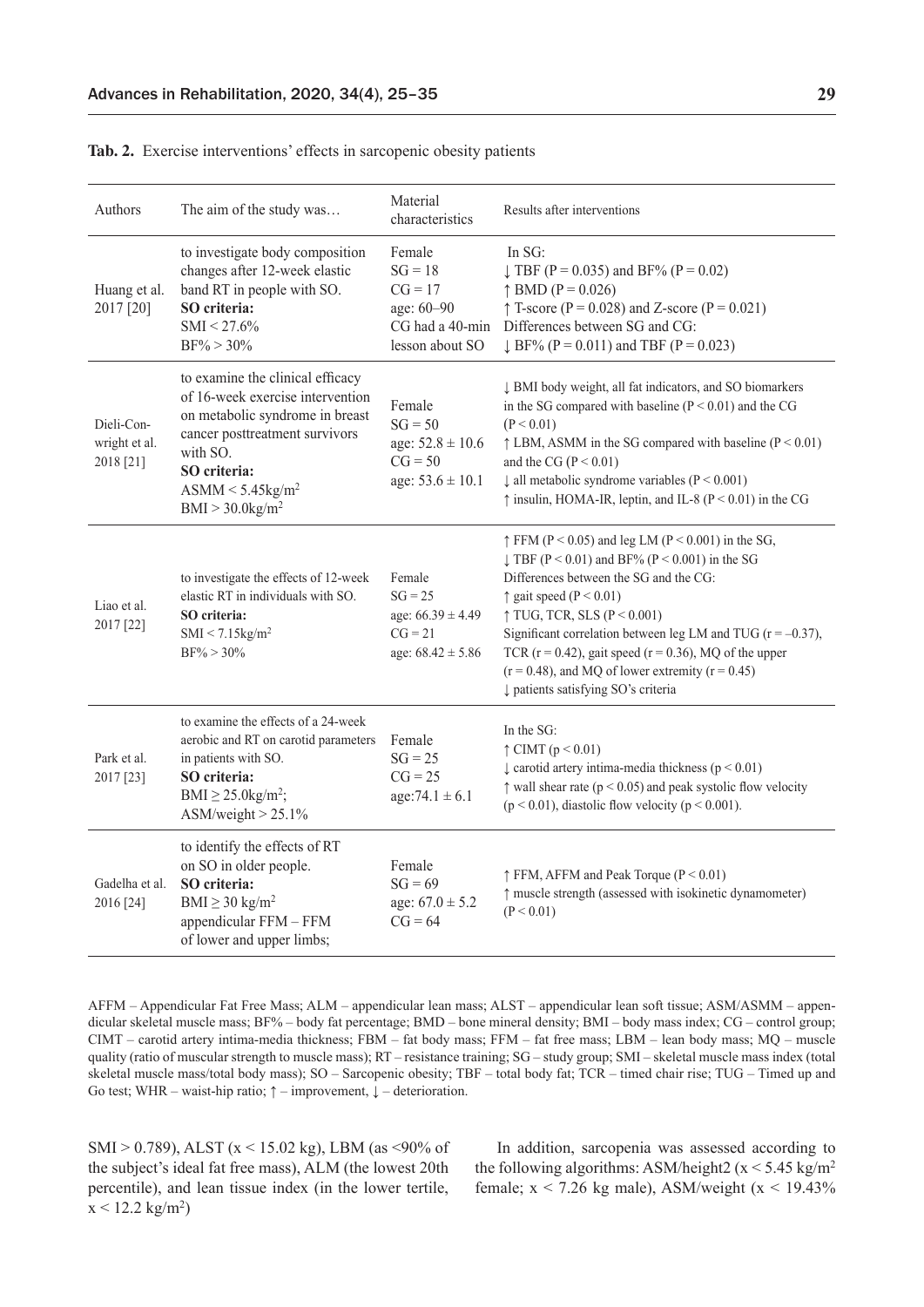| Authors                      | The aim of the study was                                                                                                                                                                                                                                                                                                                   | Material<br>characteristics                                                                                                                                                              | Results after interventions                                                                                                                                                                                                                                                                                                                                                                                                                                                                                                                                                 |
|------------------------------|--------------------------------------------------------------------------------------------------------------------------------------------------------------------------------------------------------------------------------------------------------------------------------------------------------------------------------------------|------------------------------------------------------------------------------------------------------------------------------------------------------------------------------------------|-----------------------------------------------------------------------------------------------------------------------------------------------------------------------------------------------------------------------------------------------------------------------------------------------------------------------------------------------------------------------------------------------------------------------------------------------------------------------------------------------------------------------------------------------------------------------------|
| Kim et al.<br>2016 [25]      | to examine the effects of<br>exercise, tea catechin and amino<br>acid supplementation on blood<br>components, body composition,<br>and physical function in older<br>individuals with SO.<br>SO criteria:<br>SMI < 5.67 kg/m <sup>2</sup><br>$BF\% \ge 32\%$<br>HGS < 17kg<br><b>Or</b><br>$BF\% \ge 32\%$<br>Walking speed $\leq 1.0$ m/s | Female<br>$Ex + N = 36$<br>age: $80.9 \pm 4.2$<br>$Ex = 35$<br>age: $81.2 \pm 4.3$<br>$N = 34$<br>age: $81.2 \pm 4.9$<br>$HE = 34$<br>age: $81.1 \pm 5.1$<br>Health education<br>classes | $\downarrow$ TBF in Ex + N greater than in HE (P = 0.036)<br>$\downarrow$ TFM the greatest in Ex (P = 0.014)<br>$\uparrow$ stride in Ex+N and Ex compared to the N and HE<br>groups<br>$\uparrow$ step length in Ex greater than in HE (P = 0.007).<br>$\downarrow$ AFM by 4.9% in the Ex + N, 3.4% in Ex, 2.5%<br>in N<br>$\uparrow$ knee extension strength<br>increased in the $Ex + N$ by 17.8%, in Ex by 12.8%,<br>and in N by $9.0\%$<br>$\uparrow$ walking speed in Ex + N by 5.7%<br>$\downarrow$ leptin in Ex + N by 13.5%, in Ex by 11.9%, and<br>in N by $7.6\%$ |
| Ponti et al.<br>2018 [26]    | to identify changes in body<br>composition by DXA in obese<br>individuals enrolled into two<br>weight loss medical programs.<br>SO criteria:<br>BMI > 30 kg/m <sup>2</sup><br>$SMI < 24.9\%$                                                                                                                                               | Female<br>$CBT = 27$<br>age: $56 \pm 11$<br>$NCP = 21$<br>age: $59 \pm 9$                                                                                                                | CBT and NCP:<br>↓ BMI, total and regional FM<br>$\downarrow$ VAT (P < 0.05)<br>$\downarrow$ FM-to-LM in CBT (P < 0.01) and NCP (P < 0.05)                                                                                                                                                                                                                                                                                                                                                                                                                                   |
| Nabuco et al.<br>2019 [27]   | to examine the effects of 12-week<br>RT associated with whey protein<br>supplementation in individuals<br>with SO.<br>SO criteria:<br>$ALST < 15.02$ kg<br>$BF\% > 35\%$                                                                                                                                                                   | Female<br>$SG = 13$<br>age: $68.0 \pm 4.2$<br>$protein + RT$<br>$CG = 13$<br>age: $70.1 \pm 3.9$<br>training only                                                                        | ↑ LST, ALST in SG compared with the CG<br>(P < 0.001)<br>$\downarrow$ TFM, FM in SG compared with the CG (P < 0.05)<br>$\downarrow$ WHR, WC in both groups (P < 0.05)<br>$\downarrow$ frequency of sarcopenia in SG (13 to 6).<br>$\uparrow$ muscular strength in both groups (P < 0.05)<br>$\downarrow$ SO in SG group (61.5%, P < 0.05)<br>↑ functional capacity, and plasma metabolism<br>biomarkers ( $P < 0.05$ )<br>thest press, knee extension, total MS and<br>preacher curl ( $P < 0.05$ )                                                                         |
| Sammarco et al.<br>2017 [28] | to investigate the efficacy of a low-<br>calorie and high-protein nutrition<br>program in people with SO.<br>SO criteria:<br>$FBM\% > 34.8\%$<br>LBM < $90\%$ of the subject's<br>ideal FFM                                                                                                                                                | Female<br>$SG = 9$<br>age: $55.0 \pm 9.6$<br>Low-calorie,<br>high-protein diet<br>$CG = 9$<br>low-calorie diet,<br>placebo                                                               | $\downarrow$ weight, FAT (kg) in SG (P = 0.01)<br>$\downarrow$ FFM, FAT (%) in SG (P = 0.05)<br>$\uparrow$ general health in SF-36 test in SG (P = 0.03)<br>$\uparrow$ HGS in SG (P = 0.01)<br>$\downarrow$ weight, FAT (%) in CG (P = 0.05)<br>$\downarrow$ FAT (kg) in CG (P = 0.03)<br>$\downarrow$ LBM greater in SG (P < 0.05)                                                                                                                                                                                                                                         |

### **Tab. 3.** Dietary interventions in SO patients

AFM – appendicular fat mass; ALM – appendicular lean mass; ALST – appendicular lean soft tissue; BF% – body fat percentage; BMI – body mass index; CBT – cognitive-behavioral therapy; CG – control group; Ex – exercises groups; Ex+N and Ex – exercises for 3 months; Ex+N and N – supplementation for 3 months; Ex+N – exercise and nutrition group; FBM – fat body mass; FFM – free fat mass; HE – health educated; HGS – handgrip strength; LBM – lean body mass; LST – lean soft tissue; N – nutrition group; NCP – nutritional counseling plan; RT – resistance training; SG – study group, SMI – skeletal muscle mass index (total skeletal muscle mass/ total body mass); SO – sarcopenic obesity; TBF – total body fat; TFM – trunk fat mass; WC – waist circumference; WHR – waist-hip ratio;  $\uparrow$  – improvement,  $\downarrow$  – deterioration.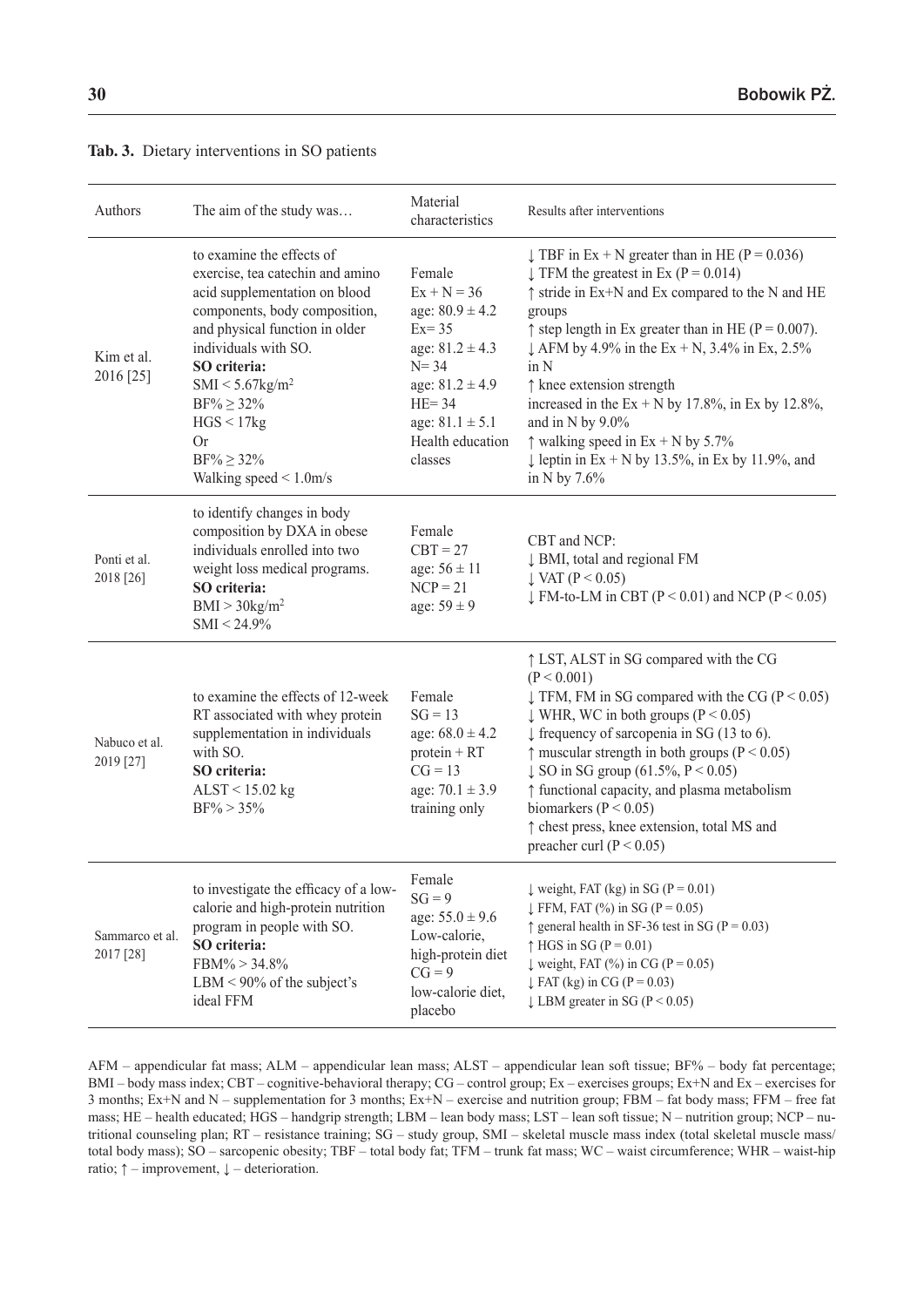| Authors                      | The aim of the study was                                                                                                                                                            | Material<br>characteristics                                                                                                               | Results after interventions                                                                                                                                                                                                                                                                                         |
|------------------------------|-------------------------------------------------------------------------------------------------------------------------------------------------------------------------------------|-------------------------------------------------------------------------------------------------------------------------------------------|---------------------------------------------------------------------------------------------------------------------------------------------------------------------------------------------------------------------------------------------------------------------------------------------------------------------|
| Kemmler et al.<br>2017 [29]  | to examine the effect of 16-<br>weeks WB-EMS protocol on SO<br>and sarcopenia in older men.<br>SO criteria:<br>$SMI < 0.789$ ;<br>$BF\% > 27\%;$                                    | Male<br>$WB\text{-}EMS\&P = 33$<br>age: $77.1 \pm 4.3$<br>Protein group $=$ 33<br>age: $78.1 \pm 5.1$<br>$CG = 34$<br>age: $76.9 \pm 5.1$ | $\uparrow$ SMI in WB-EMS&P (P=0.001) and Protein group<br>$(P = 0.043)$<br>$\downarrow$ SMI in CG (P = 0.033)<br>$\downarrow$ TBF in WB-EMS and Protein groups ( $p < 0.001$ )<br>$\uparrow$ Z-Score in WB-EMS&P (P < 0.001) and Protein<br>group ( $P = 0.007$ )<br>$\uparrow$ HGS in the WB-EMS group (P < 0.001) |
| Kemmler et al.<br>2016 [30]  | to identify the effect 26-weeks<br>WB-EMS protocol in individuals<br>with SO.<br><b>SO</b> criteria:<br>SMI < $5.75$ kg/m <sup>2</sup> ;<br>$BF\% > 35\%$                           | Female<br>$WB$ -EMS&P = 25<br>age: $76.4 \pm 2.9$<br>$WB-EMS = 25$<br>age: $77.3 \pm 4.9$<br>$CG = 25$<br>Age: $77.4 \pm 4.9$             | ↑ Z-Score in the WB-EMS&P and the WB-EMS<br>groups ( $p \le 0.046$ )<br>$\uparrow$ SMI in both WB-EMS groups ( $p \le 0.003$ )<br>$\uparrow$ gait speed in WB-EMS (p = 0.026)<br>$\downarrow$ HGS in CG group (P = 0.03)<br>CG parameters significantly deteriorate.                                                |
| Wittmann et al.<br>2016 [31] | to determine the effect of<br>6-months WB-EMS protocol<br>on the metabolic syndrome in<br>individuals with SO.<br>SO criteria:<br>$SMI < 5.75$ kg/m <sup>2</sup> ;<br>$BF\% > 35\%$ | Female<br>$WB-EMS\&P = 25$<br>age: $76.4 \pm 2.9$<br>$WB-EMS = 25$<br>age: $77.3 \pm 4.9$<br>$CG = 25$<br>age: $77.4 \pm 4.9$             | $\downarrow$ MetS Z-score in WB-EMS&P group compared with the<br>$CG (P = 0.001)$<br>$\downarrow$ MAP in both WB-EMS groups (P = 0.038)<br>$\downarrow$ WC in WB-EMS group compared with CG (P = 0.036)<br>↓ HDL-C in the WB-EMS&P compared with CG<br>$(P = 0.006)$<br>$\downarrow$ HDL-C in CG (P = 0.007)        |

**Tab. 4.** Whole-body electromyostimulation effects (WB-EMS) in patients with sarcopenic obesity

BF% – body fat percentage; CG – control group; HDL-C – high-density lipoprotein cholesterol; HGS – handgrip strength; MAP – mean arterial pressure; SG – study group; SMI – Skeletal Muscle Mass Index (total skeletal muscle mass/total body mass); SO – sarcopenic obesity; WB-EMS – whole body electromyostimulation; WB-EMS&P – whole body electromyostimulation and protein supplementation; WC – waist circumference; ↑ – improvement, ↓ – deterioration.

female;  $x < 25.72\%$  male), and ASM/BMI ( $x < 0.512$ ) kg/m<sup>2</sup> female;  $x < 0.789$  kg/m<sup>2</sup> male).

The studies were conducted in groups of females only (12 articles), males only (2 articles), and mixed gender groups (5 articles). The analysed groups from the above papers differed in the number of participants (18–170.083).

#### **Discussion**

Generally, sarcopenic obesity is characterised as a condition typified by a reduction in lean body mass and muscle strength, but with increased fat mass [32]. It is therefore a combination of obesity and sarcopenia. To objectively present the above topic, it should be noted that sarcopenic obesity has a significant impact on health in older people. This explains the necessity to tackle the topic of SO and act to prevent this state of affairs. The purpose of this study was to review the treatment methods administered in patients with sarcopenic obesity.

The basic assumptions for SO therapy are to increase muscle strength and mass, and reduce adiposity. Resistance training is one of the most commonly used methods to do this in SO individuals. After employing resistance training, there were significantly fewer patients who met the SO criteria regarding muscle mass and physical difficulties [22]. Moreover, combined exercises decreased the risk of cardiovascular diseases in this group of patients [23]. Combined resistance and aerobic exercises effectively improved metabolic syndrome and SO in survivors of breast cancer [21]. Huang et al. conclude that if exercises are conducted for a long period, muscle mass increases significantly [20]. Stover et al. show that older SO individuals can also make substantial improvements due to resistance training. These improvements in muscle function can help older people to lead a life with functional independence. Moreover, they can reduce the risk of disability and falling [6].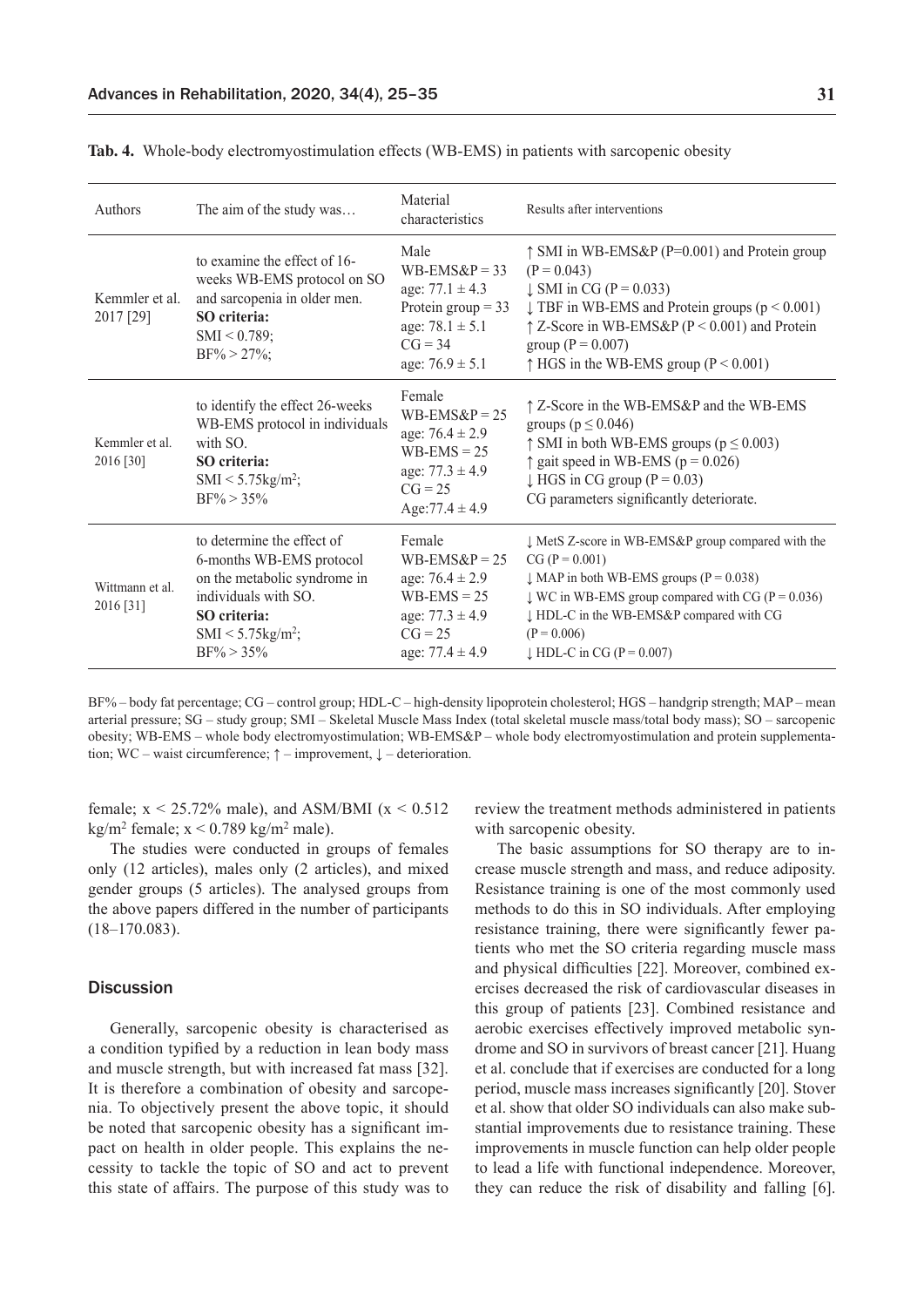Dietary patterns also play a crucial role in SO treatment [33]. Studies show that just three months of training improves physical performance in older people [34].

WB-EMS (whole-body electromyostimulation) is one therapeutic intervention often applied in SO patients. It allows for the simultaneous stimulation of, for example: the thighs, hip/bottom, abdomen, and upper extremities. It is worth mentioning that, during the stimulation period, low-intensity exercises were simultaneously conducted [29]. The application of WB-EMS is regarded as a safe and popular method for increasing muscle mass and functional capacity [30]. Furthermore, Wittmann et al. confirmed the efficacy of this application on metabolic syndrome in a group of SO patients [31].

Some authors combined exercises or electromyostimulation with supplements [25,27,29–31]. Kim et al. checked the impact of amino acid and tea catechin supplementation with exercises on the SO parameters [25]. They concluded that it effectively improved adiposity, blood composition, and increased physical activity. Nabuco et al. recorded an ALST increase, and a decreased total of trunk fat mass due to ingestion of whey protein paired with resistant training [28]. Similar results were obtained by Kemmler and co-authors. They showed that WB-EMS and/or whey protein supplements reduced sarcopenia and SO [29,30]. An important conclusion is therefore that the eating habits of people undergoing SO treatment should most definitely be modified [26].

The definition of SO is limited by the lack of consensus regarding diagnostic criteria [14]. However, the results of many papers examine the relationship between adiposity, muscle mass, and muscle strength [12]. SO is often described as a coexistence of low muscle mass, and high Body Mass Index (BMI), total body fat (TBF), or body fat percentage (BF%). These parameters are assessed via bioelectrical impedance analysis or dual-energy X-ray absorptiometry (DEXA). On the other hand, Hamer et al. define SO as a combination of a BMI of over 30kg/m2 and HGS [35]. In some studies, authors use Appendicular Lean Mass (ALM) to assess muscle mass [36].

In all of the analysed publications, indicators from DEXA scans were taken into account. DEXA also allows changes in body composition to be monitored [14]. It is widely known that weight gain and weight loss are associated with changes in body composition [26]. The most commonly used adiposity indicators are BF% and BMI. Most of the authors surveyed used BF% to assess body fat content [20,22,25,27,29,30]. The differences in the BF% in the papers is large (from 27% to 42%). Huang et al. as well as Lia et al. define obesity as BF% >30% [20,22]. On the other hand, Follis et al. define obesity as  $BF\% > 42\%$  [15]. Importantly, the wide range of BF% has no relation to the sex of the participants. Moreover, BMI has been used in six works [7,17,18,21,24,26]. Attention should be paid to the wide range in BMI values, which in individual authors ranged from  $25\text{kg/m}^2$  to  $30\text{kg/m}^2$  [23]. From this it follows that some subjects were overweight, not obese. Such huge discrepancies in BMI and BF values can lead to inaccurate results and conclusions.

 The most often used muscle mass indicator in the above articles was the Skeletal Muscle Mass Index (SMI). SMI was used in nine articles. In addition, some authors used other indicators: LBM, ASMM, and ALST. However, it should be noted that obese individuals tend to have a relatively high LBM, which may not indicate the presence of SO in these patients. It follows from this that more reliable parameters (SMI) for assessing muscle mass should be taken into account during SO assessment [36].

In some papers, SO was assessed according to various algorithms. Park et al. used the following algorithm: ASM/weight  $> 25.1\%$  [23]. In turn, Godziuk et al. used: ASM/height<sup>2</sup>, ASM/weight, and ASM/BMI indexes. Similar algorithms were used in many of the articles, for example: (ALM/weight)  $\times$  100% [7]. It is worth mentioning that the FNIH Sarcopenia Project recommends cut-off points for appendicular lean mass adjusted for ALM/BMI [37].

Generally, some authors included low muscle strength and low levels of physical performance in the definition of sarcopenic obesity [34]. It should be noted that these are sarcopenia's diagnostic criteria [6]. Physical performance parameters are important in a physiotherapist's work. They could help them to identify patients at risk of SO. Functional indicators such as HGS, knee extension strength, gait speed, SF-36 tests, EuroSCORE, or Timed Up and Go tests (TUG) were used in seven articles. It should be mentioned that a low level of physical performance and activity are more strongly associated with obesity, not with sarcopenia [36].

To explain why the topic of SO was tackled, attention should be paid to the impact of sarcopenic obesity on overall health. Having sarcopenic obesity is associated with a risk of falling. Follis et al. prove that people who fall have a lower level of physical performance and higher BF% value. Moreover, the risk of suffering a fall while having SO is associated with age and race/ ethnicity [15]. They conclude that SO creates the highest risk of falling in Hispanic, older women.

It worth to mentioning that SO individuals had a higher risk of respiratory disease incidence. Despite that, there was no association between SO and respiratory mortality. Petermann-Rocha et al. also conclude that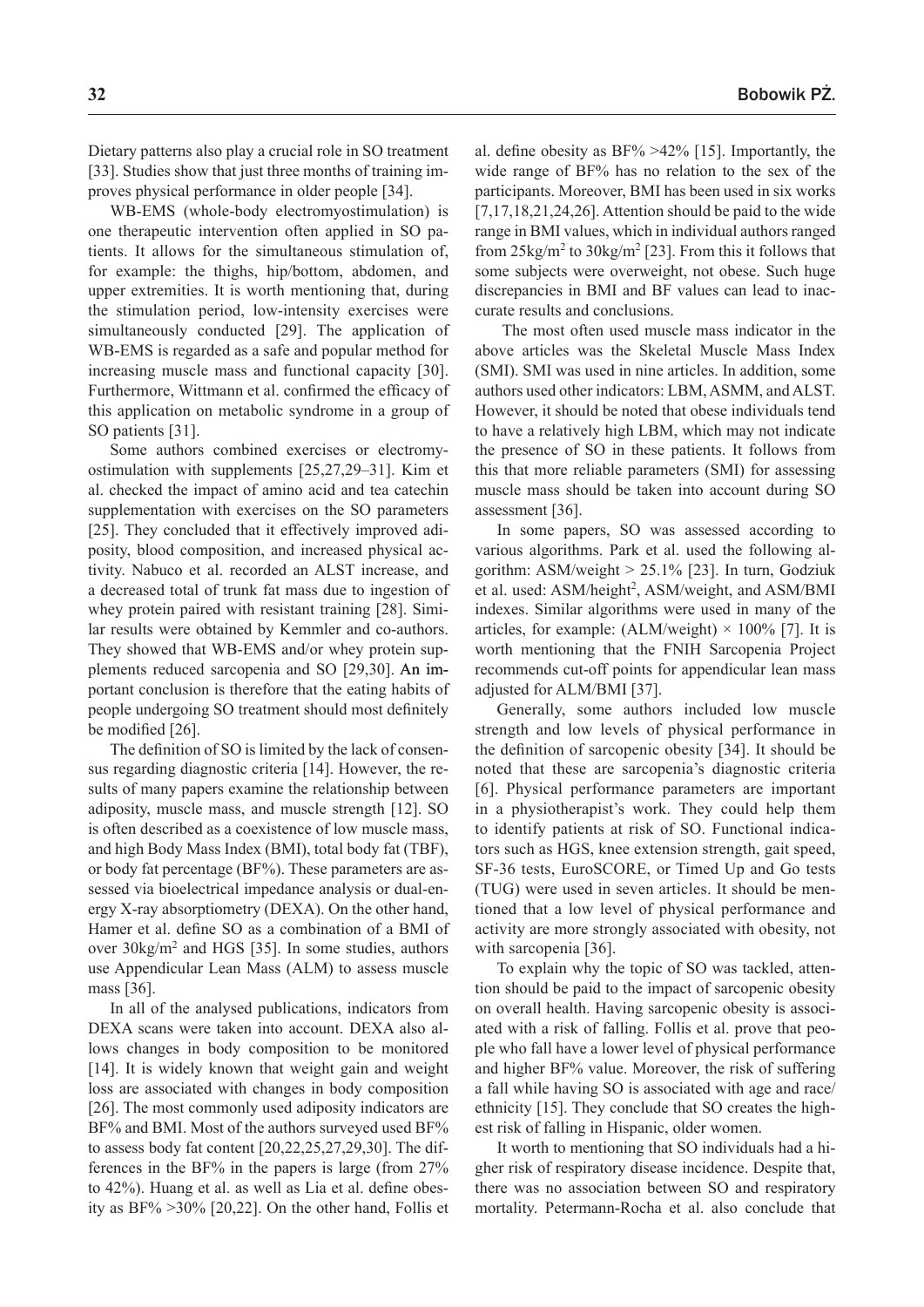one must take into account the lack of unequivocal definition of SO-related cut-off points [18]. The studies showed that SO was the strongest predictor of high cholesterol and asthma. Moreover, patients with SO were more likely to suffer from alcoholism or hernia [17]. They also presented a lower level of physical activity and had deficits in functional tests of lower extremities [16,19]. This condition could be associated with low knee flexors and extensor strength. SO patients had lower values of HGS, slower gait speed, and lower 6-minute walking distance [19]. Additionally, both SO and knee osteoarthritis individuals had difficulties with climbing stairs. They also presented slower walking speed [7]. It should be noted that increases in physical activity contribute to an improvement in the health of SO patients.

#### **Conclusions**

Currently, SO patients can be effectively treated with aerobic and resistance training, whole-body electromyostimulation (WB-EMS), supplements, and psychological interventions. The most commonly used indicators to assess sarcopenic obesity were BMI, PB%, SMI, ALST, and LBM. Moreover, SO also can be assessed according to various algorithms. Unfortunately, diagnostic criteria for sarcopenic obesity vary considerably. Future studies should concentrate on determining the correct cut-off points for diagnosing SO, something which could help in identifying patients at high risk in various fields of medicine. An interdisciplinary holistic approach, training, and body composition monitoring of older patients all predispose to better functioning in daily life. Due to the great impact of SO on health, future studies should focus on attempting to evaluate SO using functional assessment.

#### **Funding**

This research received no external funding.

### **Conflicts of interest**

The authors declare no conflict of interest.

### References

1. Fauziana R, Jeyagurunathan A, Abdin E, Vaingankar J, Sagayadevan V, Shafie S, et al. Body mass index, waist-hip ratio and risk of chronic medical condition in the elderly population: results from the Well-being of the Singapore Elderly (WiSE) Study. BMC Geriatr. 2016; 16: 125.

- 2. Biolo G, Cederholm T, Muscaritoli M. Muscle contractile and metabolic dysfunction is a common feature of sarcopenia of aging and chronic diseases: from sarcopenic obesity to cachexia. Clin Nutr. 2014 Oct; 33(5): 737-48.
- 3. Bell KE, von Allmen MT, Devries MC, Phillips SM. Muscle Disuse as a Pivotal Problem in Sarcopeniarelated Muscle Loss and Dysfunction. J Frailty Aging. 2016; 5(1): 33-41.
- 4. Barazzoni R, Bischoff S, Boirie Y, Busetto L, Cederholm T, Dicker D, et al. Sarcopenic Obesity: Time to Meet the Challenge. Obes Facts. 2018 Sep;11(4): 294-305.
- 5. Heber D, Ingles S, Ashley JM, Maxwell MH, Lyons RF, Elashoff RM. Clinical detection of sarcopenic obesity by bioelectrical impedance analysis. Am J Clin Nutr. 1996; 64: S472-S477
- 6. Hardy R, Cooper R, Aihie Sayer A, Ben Shlomo Y, Cooper C, Deary IJ, et al. Body Mass Index, Muscle Strength and Physical Performance in Older Adults from Eight Cohort Studies: The HALCyon Programme. PLoS One. 2013; 8(2): e56483.
- 7. Godziuk K, Prado CM, Woodhouse LJ, Forhan M. Prevalence of sarcopenic obesity in adults with endstage knee osteoarthritis. Osteoarthritis Cartilage. 2019; 27(12): 1735-45.
- 8. Krzymińska-Siemaszko R, Fryzowicz A, Czepulis N, Kaluźniak-Szymanowska A, Dworak LB, Wieczorowska-Tobis K. The impact of the age range of young healthy reference population on the cut-off points for low muscle mass necessary forthe diagnosis of sarcopenia. Eur Rev Med Pharmacol Sci. 2019 May; 23(10): 4321-32.
- 9. Stöver K, Heber AH, Eichberg S, Brixius K. Influences of Resistance Training on Physical Function in Older, Obese Men and Women With Sarcopenia. J Geriatr Phys Ther. 2018 Jan/Mar; 41(1): 20-7.
- 10. Cruz-Jentoft AJ, Bahat G, Bauer J, Boirie Y, Bruyère O, Cederholm T, et al. Sarcopenia: revised European consensus on definition and diagnosis. Age Ageing. 2019 Jan 1; 48(1): 16-31.
- 11. Ercan S, Baskurt Z, Baskurt F, Cetin C. Balance disorder, falling risks and fear of falling in obese individuals: cross-sectional clinical research in Isparta. J Pak Med Assoc. 2020 Jan; 70(1): 17-23.
- 12. Grillot J, D'Engremont C, Parmentier AL, Lakkis Z, Piton G, Cazaux D, et al. Sarcopenia and visceral obesity assessed by computed tomography are associated with adverse outcomes in patients with Crohn's disease [published online ahead of print, 2020 Jan 11]. Clin Nutr. 2020; S0261-5614(20)30001-7.
- 13. de Souza Vasconcelos KS, Dias JMD, de Araújo MC, Pinheiro AC, Maia MM, Dias RC. Land-based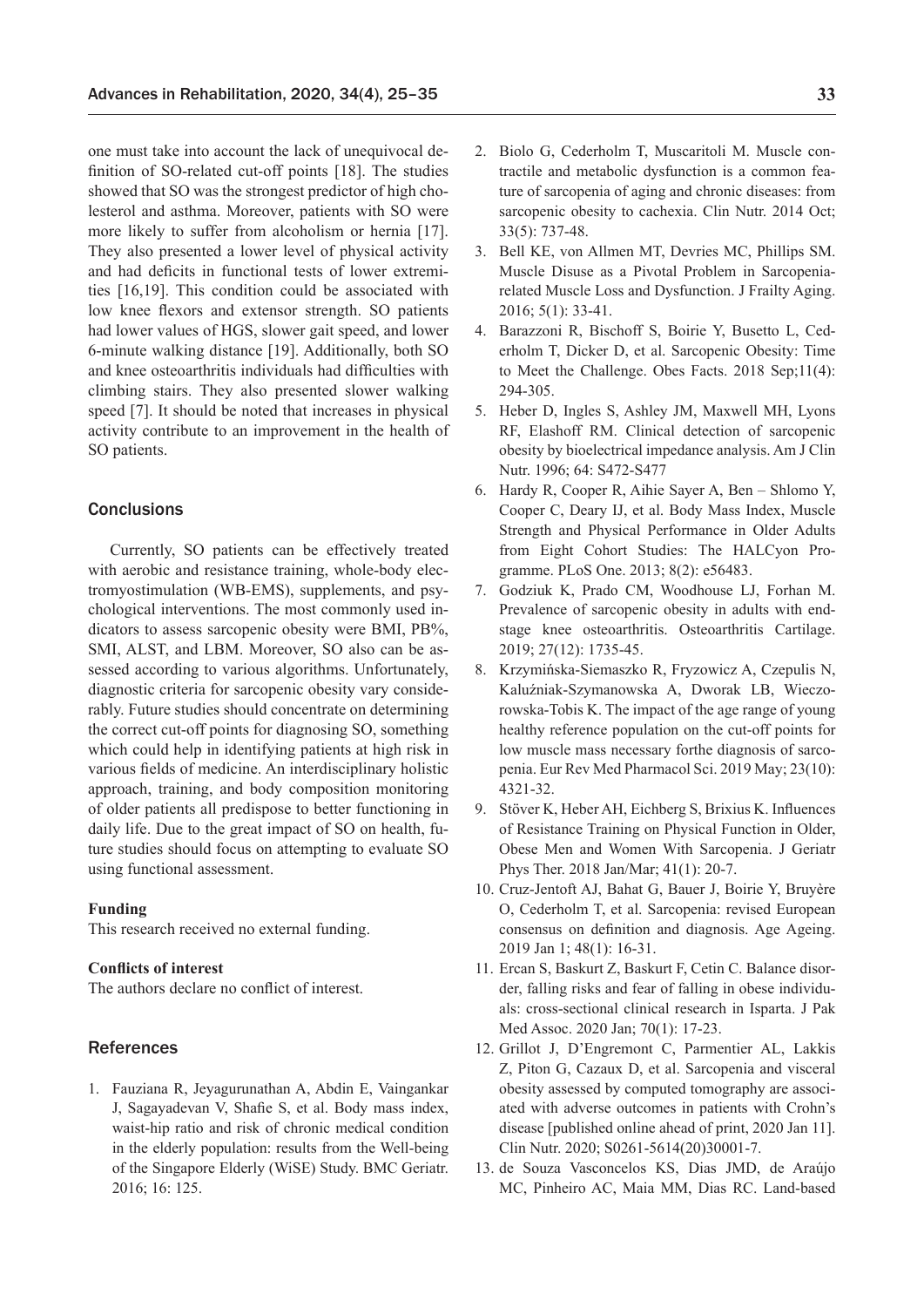versus aquatic resistance therapeutic exercises for older women with sarcopenic obesity: study protocol for a randomised controlled trial. Trials. 2013; 14: 296.

- 14. Zamboni M, Rubele S, Rossi AP. Sarcopenia and obesity. Curr Opin Clin Nutr Metab Care. 2019 Jan; 22(1):13-9.
- 15. Follis S, Cook A, Bea JW, Going SB, Laddu D, Cauley JA, et al. The Association between Sarcopenic Obesity and Falls in a Multiethnic Cohort of Postmenopausal Women. J Am Geriatr Soc. 2018 Dec; 66(12): 2314-20.
- 16. Pajek MB, Pajek J. Characterization of Deficits Across the Spectrum of Motor Abilities in Dialysis Patients and the Impact of Sarcopenic Overweight and Obesity. Clin Nutr. 2018; 37(3): 870-7.
- 17. Xiao J, Cain A, Purcell SA, Ormsbee MJ, Contreras RJ, Kim JS, et al. Sarcopenic Obesity and Health Outcomes in Patients Seeking Weight Loss Treatment. Clin Nutr ESPEN. 2018; 23: 79-83.
- 18. Petermann-Rocha F, Yang S, Gray SR, Pell JP, Celis-Morales C, Ho FK. Sarcopenic obesity and its association with respiratory disease incidence and mortality. Clin Nutr. 2020; S0261-5614(20)30109-6.
- 19. Yamashita M, Kamiya K, Matsunaga A, Masuda T, Ako J, Miyaji K, et al. Prognostic value of sarcopenic obesity estimated by computed tomography in patients with cardiovascular disease and undergoing surgery. J Cardiol. 2019; 74(3): 273–8.
- 20. Huang S, Ku J, Lin L, Liao Ch, Chou L, Liou T. Body Composition Influenced by Progressive Elastic Band Resistance Exercise of Sarcopenic Obesity Elderly Women: A Pilot Randomized Controlled Trial. Eur J Phys Rehabil Med. 2017 Aug; 53(4): 556-63.
- 21. Dieli-Conwright CM, Courneya KS, Demark-Wahnefried W, Sami N, Lee K, Buchanan TA, et al. Effects of Aerobic and Resistance Exercise on Metabolic Syndrome, Sarcopenic Obesity, and Circulating Biomarkers in Overweight or Obese Survivors of Breast Cancer: A Randomized Controlled Trial. J Clin Oncol. 2018 Mar 20; 36(9): 875–83.
- 22. Liao CD, Tsauo JY, Lin LF, Huang SW, Ku JW, Chou LC, et al. Effects of elastic resistance exercise on body composition and physical capacity in older women with sarcopenic obesity. A CONSORT-compliant prospective randomized controlled trial. Medicine (Baltimore). 2017 Jun; 96(23): e7115.
- 23. Park J, Kwon Y, Park H. Effects of 24-Week Aerobic and Resistance Training on Carotid Artery Intima-Media Thickness and Flow Velocity in Elderly Women with Sarcopenic Obesity. J Atheroscler Thromb. 2017 Nov 1; 24(11): 1117–24.
- 24. Gadelha AB, Paiva FM, Gauche R, de Oliveira RJ, Lima RM. Effects of resistance training on sarcopenic

obesity index in older women: A randomized controlled trial. Arch Gerontol Geriatr. Mar 2016; 65: 168-73.

- 25. Kim H, Kim M, Kojima N, Fujino K, Hosoi E, Kobayashi H, et al. Exercise and Nutritional Supplementation on Community-Dwelling Elderly Japanese Women With Sarcopenic Obesity: A Randomized Controlled Trial. J Am Med Dir Assoc. 2016; 17(11): 1011-9.
- 26. Ponti F, Soverini V, Plazzi A, Aparisi Gómez MP, Mercatelli D, Guglielmi G, et al. DXA-assessed changes in body composition in obese women following two different weight loss programs. Nutrition. 2018; 46: 13-9.
- 27. Nabuco HCG, Tomeleri CM, Fernandes RR, Sugihara Junior P, Cavalcante EF, Cunha PM, et al. Effect of whey protein supplementation combined with resistance training on body composition, muscular strength, functional capacity, and plasma-metabolism biomarkers in older women with sarcopenic obesity: A randomized, double-blind, placebo-controlled trial. Clin Nutr ESPEN. 2019; 32: 88-95.
- 28. Sammarco R, Marra M, Di Guglielmo ML, Naccarato M, Contaldo F, Poggiogalle E, et al. Evaluation of Hypocaloric Diet With Protein Supplementation in Middle-Aged Sarcopenic Obese Women: A Pilot Study. Obes Facts. 2017; 10(3): 160-7.
- 29. Kemmler W, Weissenfels A, Teschler M, Willert S, Bebenek M, Shojaa M, et al. Whole-body Electromyostimulation and Protein Supplementation Favorably Affect Sarcopenic Obesity in Community-Dwelling Older Men at Risk: The Randomized Controlled Fran-SO Study. Clin Interv Aging. 2017; 12: 1503-13.
- 30. Kemmler W, Teschler M, Weissenfels A, Bebenek M, von Stengel S, Kohl M, et al. Whole-body Electromyostimulation to Fight Sarcopenic Obesity in Community-Dwelling Older Women at Risk. Resultsof the Randomized Controlled FORMOsA-sarcopenic Obesity Study. Osteoporos Int. 2016; 27(11): 3261-70.
- 31. Wittmann K, Sieber C, von Stengel S, Kohl M, Freiberger E, Jakob F, et al. Impact of whole body electromyostimulation on cardiometabolic risk factors in older women with sarcopenic obesity: the randomized controlled FORMOsA-sarcopenic obesity study. Clin Interv Aging. 2016; 11: 1697–706.
- 32. Kreidieh D, Itani L, El Masri D, Tannir H, El Ghoch M. Association Between Reduced Daily Steps and Sarcopenic Obesity in Treatment-Seeking Adults With Obesity. Front Endocrinol (Lausanne). 2020; 11: 22.
- 33. Rasaei N, Kashavarz SA, Yekaninejad MS, Mirzaei K. The association between sarcopenic obesity (SO) and major dietary patterns in overweight and obese adult